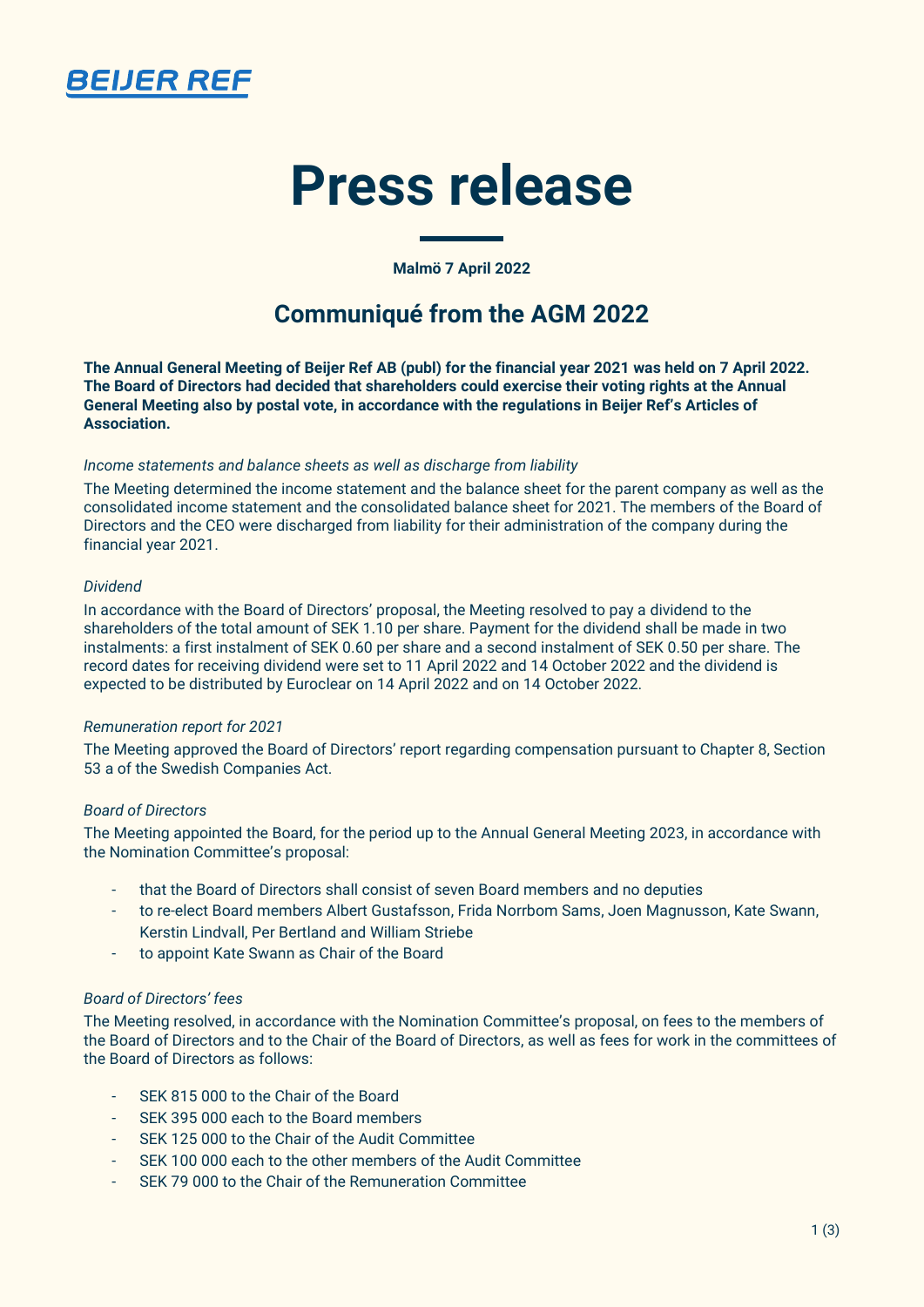

- SEK 53 000 each to the other members of the Remuneration Committee

#### *Auditor*

In accordance with the Nomination Committee's proposal, the Meeting re-elected the accounting firm Deloitte AB as auditor for the period up till the Annual General Meeting 2023. The certified public accountant, Richard Peters, will continue as the principal auditor.

The Meeting resolved, in accordance with the Nomination Committee's proposal, that fees to the auditors shall be paid in accordance with the approved bill.

#### *LTI 2022/2025*

The Meeting resolved, in accordance with the Board of Director's presented proposal, to implement a longterm share-based incentive program LTI 2022/2025, similar to LTI 2021/2024 which was implemented 2021. The program includes approximately 120 executives in the Beijer Ref Group, who are given the opportunity to acquire a maximum of 1,616,000 call options at a market price from Beijer Ref. Each call option entitles the holder to acquire from the company one (1) B share in the company during the period of 15 May 2025 until 15 June 2025. The exercise price per share shall be 125 percent of the volume-weighted average price paid for the company's share on Nasdaq Stockholm during five trading days immediately before the transfer of the call options to the participants. Allotment of the call options is expected to take place during the second quarter of 2022.

In connection with the transfer of the call options, the participants will receive a subsidy in the form of a gross salary supplement corresponding to 50 percent of the premium paid for the options. In order to secure Beijer Ref's commitments and cost, in accordance with LTI 2022/2025, the Meeting resolved in accordance with the Board's proposal to authorize the Board to decide on share repurchases and the Meeting also resolved to transfer shares in Beijer Ref to participants in LTI 2022/2025. The program does not entail any dilution for existing shareholders as it is based on call options for shares already issued in the company.

#### *Resolution on guidelines for remuneration to senior executives*

The Meeting resolved to approve the Board of Directors' proposal for guidelines for remuneration to senior executives. Compared with previously applicable guidelines, the guidelines now contain an option to apply non-financial criteria for variable cash compensation and has also been adjusted due to the fact that the company's Board has established a remuneration committee.

#### *Resolution on the Board of Directors' proposal regarding authorization for the Board of Directors to resolve on a new share issue*

The Meeting resolved to approve the Board's proposal for a resolution authorizing the Board to, on one or more occasions until the next Annual General Meeting, decide on a new share issue of a maximum of 38,230,407 shares, corresponding to 10 percent of the company's share capital and number of shares. The issue can take place with or without deviation from the shareholders' preferential rights, by payment in cash, non-cash or set-off. The purpose of the authorization, and the reason for the deviation from the shareholders' preferential rights, is to fulfill the company's acquisition strategy by enabling acquisitions through payment in Beijer Ref shares (non-cash issue) or flexibility in the financing of acquisitions. The issue price must be determined according to market conditions, which may include customary discounts.

#### \*\*\*\*\*

Minutes with complete resolutions from the Meeting will be made available on the company's website, www.beijerref.com under the heading "Investor/Corporate Governance/General Meeting", no later than Thursday, 21 April 2022. A copy of the minutes, other than the electoral roll, will also be sent to shareholders who so request from the company and who state their postal address.